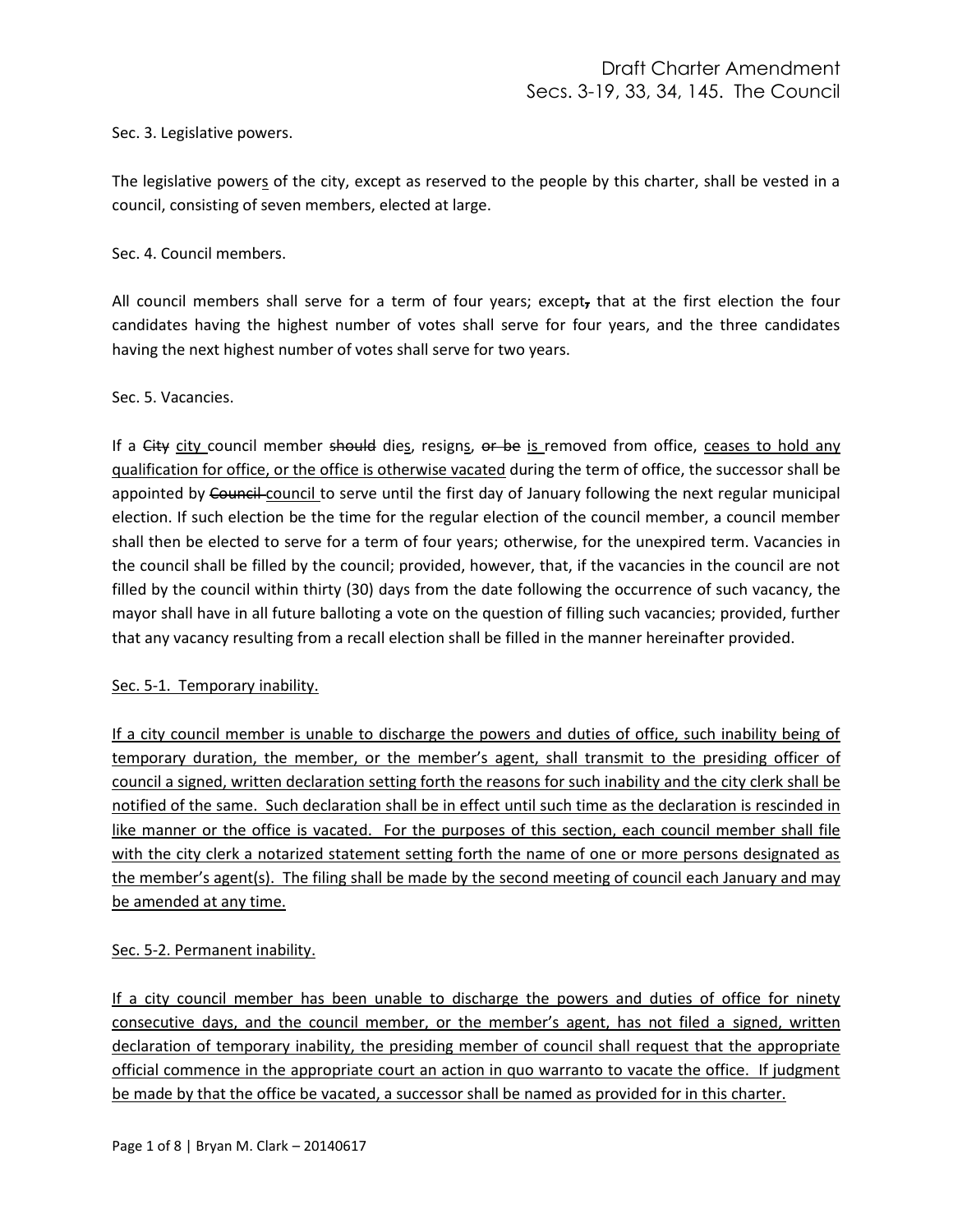Sec. 6. Qualifications of council members.

Members of council shall be residents electors of the city and shall, at all times during the term of office, maintain residence in the city of Columbus. of the city and have the qualifications of electors therein. Council members shall not hold any other public office except that of notary public, or member of the state militia or any reserve unit of the Armed Forces of the United States of America. <del>, and except as</del> provided in Section 64 of this charter shall not be interested in the profits of emoluments of any contract, job, work or service for the municipality. Any member who shall cease to possess any of the qualifications herein required shall forthwith forfeit the office and the vacancy shall be filled as provided for herein., and any such contract in which any member is or may become interested may be declared void by the council.

Sec. 7. Salary and attendance.

Each member of the council shall receive a salary of not less than four thousand eight hundred dollars a year, payable in equal monthly installments. Absence from eight consecutive regular meetings shall operate to vacate the seat of a member unless the absence is excused by resolution of council setting forth such excuse and entered upon the journal.

#### Sec. 8. Meetings of council.

At 5 o'clock p.m., on the first Monday in January, following a regular municipal election, the council shall meet at the usual place for holding meetings. If the first Monday in January is a legal holiday, then the meeting shall be held on the following day. Thereafter the council shall meet at such times as may be prescribed by ordinance or resolution; provided that at least fifty regular meetings shall be held in each year. The mayor, the president of the council, or any three members thereof may call special or emergency meetings of the council as provided for by general laws of the state upon at least twelve hours' written notice to each member of the council, served personally on each member or left at the member's usual place of residence. Such notice shall state the subject to be considered at the meeting and no other subjects shall be then considered unless all members of council are present. All meetings of the council or committees thereof shall be held in public in accordance with the general laws of Ohio pertaining to the requirements for open meetings of public bodies and any citizen shall have access to the minutes and records thereof shall be maintained as an electronic record that is easily accessible and made available to the public pursuant to the general laws of the state governing public records-at all reasonable times.

Sec. 9. Rules and journal.

The council shall determine its own rules and order of business.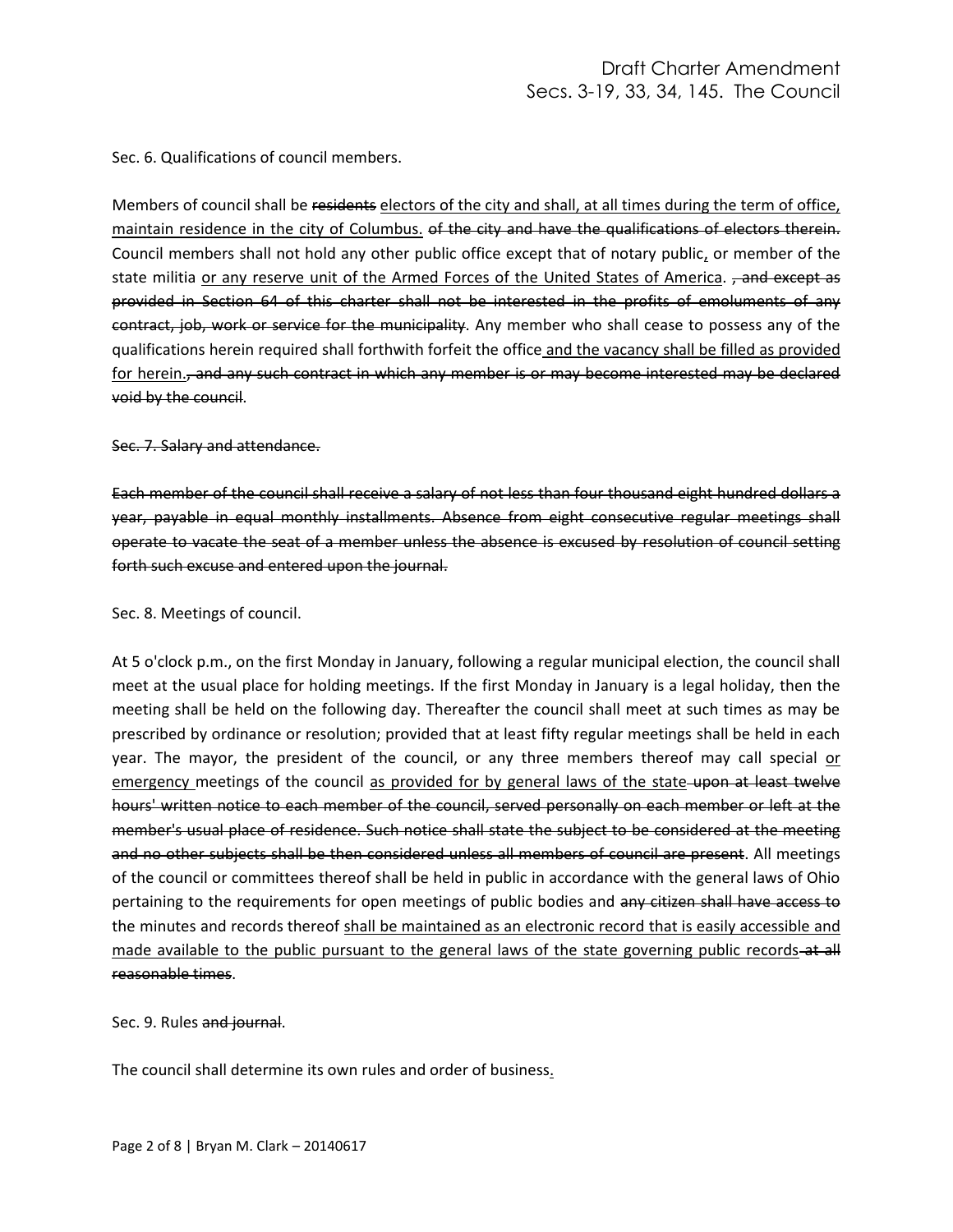### Sec. 9-1. Journal

The council and shall keep a journal of its proceedings, which journal shall be maintained as a permanent electronic record that is easily accessible and made available to the public pursuant to the general laws of the state governing public records.

Sec. 9-2. Organization of council.

The council shall organize itself as it deems appropriate, including the formation of and rules for special committees and standing committees to promote the thorough and effective conduct of the business of the council.

## Sec. 9-3. Expelling, removing, forfeiting office.

The council shall be the judge of the election and qualification of its members. It Council may punish or expel any member for gross misconduct, or for malfeasance, misfeasance, or nonfeasance in office, or upon conviction of a felony or other crime involving moral turpitude while in office, or for disorderly conduct, or violation of its rules during the term of office. No expulsion shall take place without the concurrence of six members, nor until the delinquent member shall have been notified of the charge and been given an opportunity to be heard. Any vacancy created upon the expulsion of a member shall be filled as provided for in this charter. In addition to these provisions and those regarding permanent inability, absence from eight consecutive regular council meetings shall operate to vacate the seat of a council member unless the absence is excused by resolution, adopted by vote of three-fifths of its members, setting forth such excuse and entered upon the journal.

Sec. 10. President of council.

At the first meeting in January following a regular municipal election, the council shall elect one of its members president., The president of council who shall preside at meetings of the council, determine the agenda for such meetings, appoint the chair and members of council committees, and perform such other duties as presiding officer as may be imposed by the council. In the absence of the president, the council shall elect a president pro tempore. If the president of council dies, resigns, is removed from office, ceases to hold any qualification for office, or the office is otherwise vacated during the term of office, the council shall elect one of its members president.

Sec. 10-1. President pro tempore of council.

At the first meeting in January following a regular municipal election, the council shall elect one of its members president pro tempore. The president pro tempore of council shall act as the presiding officer of the council in the absence of the president of council.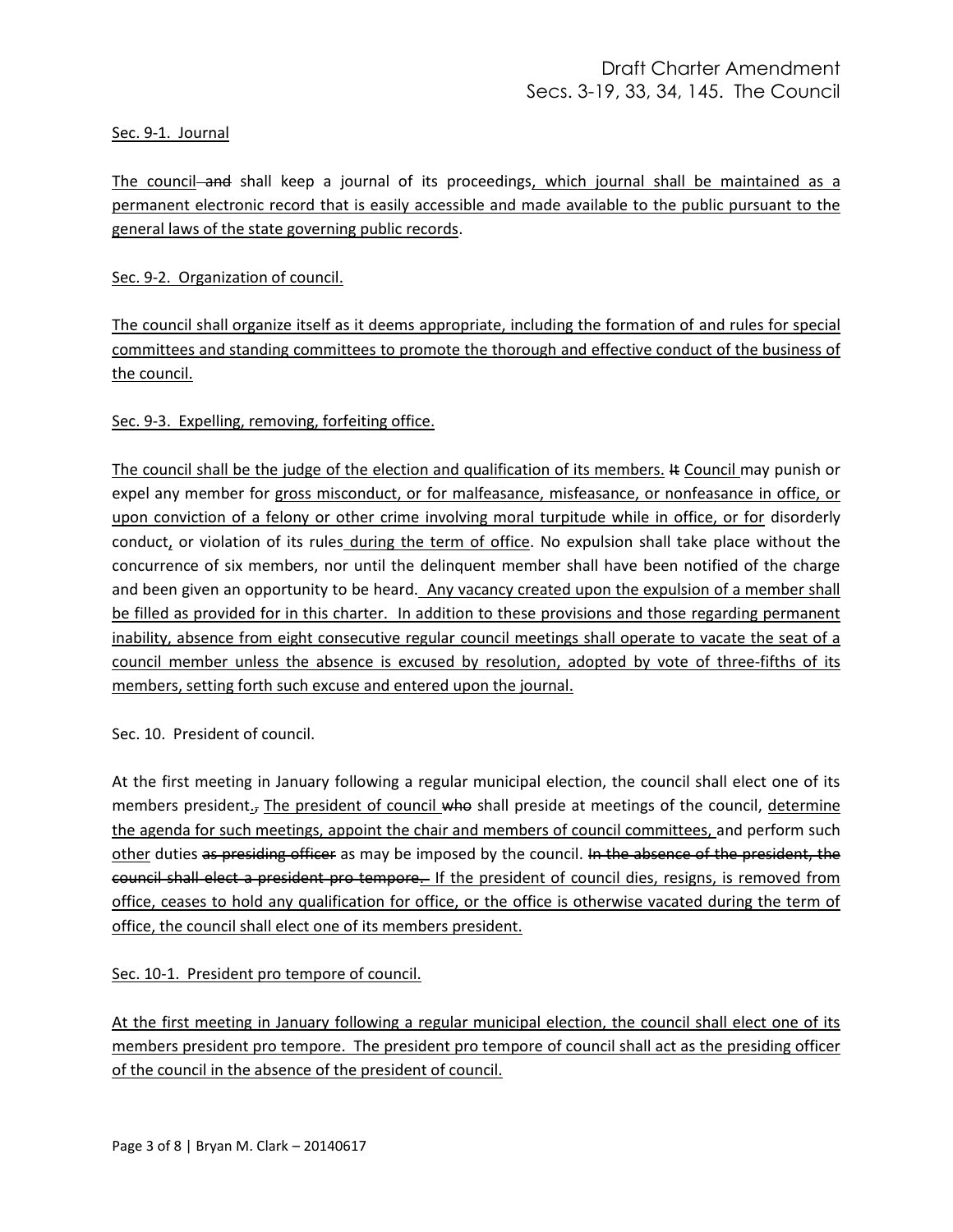### Sec. 10-2. Acting president pro tempore of council.

In the absence of the president of council and the president pro tempore of council, the council shall elect one of its members acting president pro tempore.

### Sec. 11. The city clerk. Clerk and employees.

The council shall appoint a city clerk who shall serve at the pleasure of council-be known as the city clerk, and such other officers and employees of council as may be necessary.

### Sec 11-1. Duties of the city clerk.

The office of the city clerk, under the supervision and control of the city clerk, shall keep the records of the council; compile an annual report giving a summary of the council proceedings and a summary of the operations of the administrative departments for the previous fiscal year; collect and compile information and statistics concerning all departments and offices of the city; publish weekly the City Bulletin; and perform such other duties as may be required by this charter or by the council. Except as otherwise provided in this charter or by ordinance of council, the city clerk shall receive on behalf of council all petitions, papers, or like documents required to be submitted to council. Such city clerk shall serve during the pleasure of the council. Council shall exercise no power of appointment except as herein expressly provided.

## Sec 11-2. The City Bulletin

The city clerk shall cause a weekly City Bulletin to be produced. The City Bulletin shall contain the transactions and proceedings of the council, the legal advertising of the city and such other information relating to the affairs of the city as shall be determined by ordinance. The City Bulletin shall be published in such manner and on such terms as the council may determine, and shall be maintained as a permanent electronic record that is easily accessible and made available to the public pursuant to the general laws of the state governing public records. No unofficial advertisement shall be published in the City Bulletin, nor shall the City Bulletin be used to promote the candidacy of any person, or be used as a medium for any personal controversy.

### Sec. 12. Public defender.

Council shall have power to appoint a public defender of indigent persons charged with offenses in the municipal courts.

Sec. 13. The city treasurer.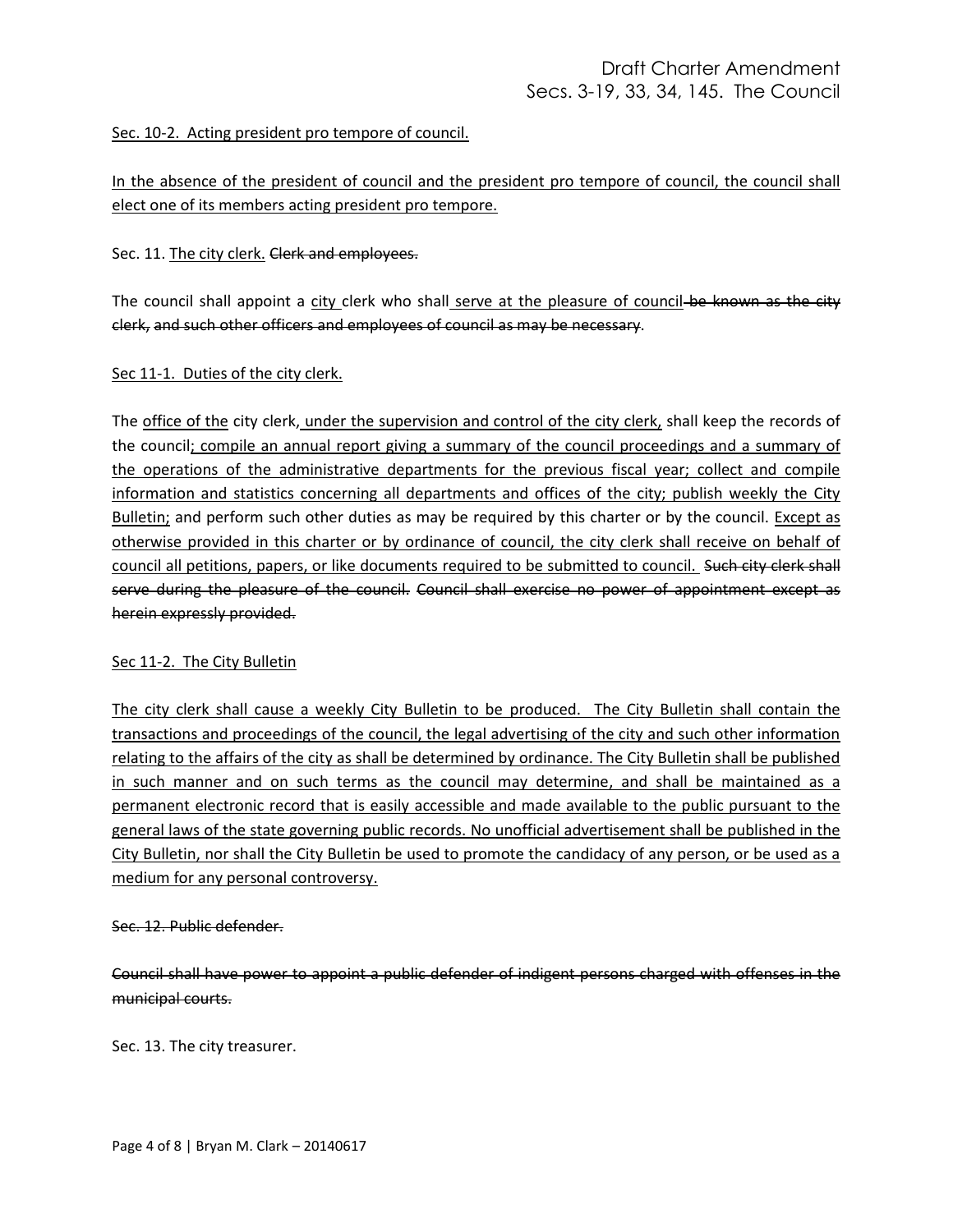Council shall appoint a city treasurer who shall hold and administer the office during its pleasure serve at the pleasure of council. The treasurer shall perform such duties and exercise such powers as are prescribed in this charter or by the council.

Sec. 14. Officers and employees.

The council shall appoint such officers and employees of council as it may deem necessary. Except as herein otherwise provided, council shall by ordinance determine the number of officers and employees in each department of the city government. Council shall exercise no power of appointment for officers or employees except as herein expressly provided.

Sec. 15. Compensation of officers and employees.

Subject to the provision of this charter as to the salary of council members, the auditor, the city attorney, and the mayor, council shall fix by ordinance, the salary or compensation of all officers and employees of the city government: provided, however, that the board of health, and the trustees of the sinking fund shall have the power to fix the salary or compensation of the officers and employees in their respective departments. The salary or compensation so fixed shall be uniform for like service. All such salaries and rates of pay shall be reported to the civil service commission forthwith. The salary of any officer, employee, or member of a board or commission in the unclassified service of the city who was elected or appointed for a definite term shall not be increased or diminished during the term for which the individual was elected or appointed, and all fees pertaining to any office shall be paid into the city treasury.

Sec. 15-1. Citizens' commission on elected official compensation.

The salary of all elective officers provided for in this charter shall be established by ordinance upon recommendation from a citizens' commission on elected official compensation.

## Sec. 15-2. Commission membership.

The citizens' commission on elected official compensation shall consist of five members, who shall be qualified electors of the city, shall not hold any other office or employment in the city government, and shall serve without compensation. Two members shall be appointed by the council, two members shall be appointed by the mayor, and one member shall be jointly appointed by the council and the mayor, such member serving as chair of the commission. Such appointments shall take place at the second regular meeting of council in 2018 and of each succeeding fourth year thereafter; except that the first commission shall be appointed at the second regular meeting of council in 2015. Vacancies shall be filled in the same manner as prescribed for the original appointment. The meetings and records of the commission shall be open to the public as provided for in this charter and general laws of the state.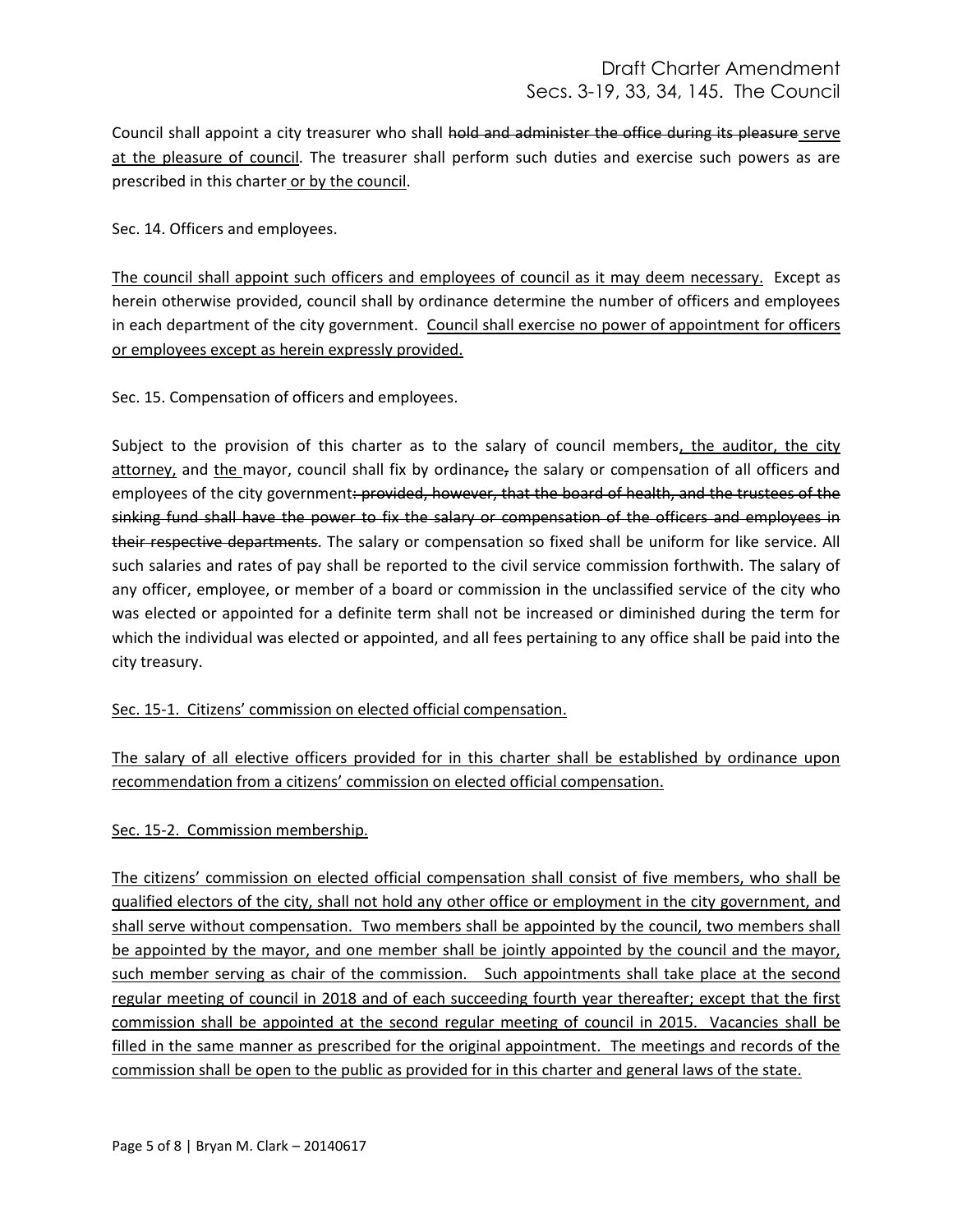### Sec. 15-3. Commission duties.

The commission shall conduct a review of salaries for like positions in the public sectors. The review shall be made for the purpose of recommending salaries appropriate to the duties and responsibilities of each elective officer of the city.

Sec. 15-4. Commission report.

Within three months of appointment, the commission shall submit to the city clerk a report of recommendations for the salary of each elective officer of the city, including an annual cost of living adjustment which shall not exceed the average increase in the consumer price index, or successor thereto, during the preceding four years. If the commission fails to timely submit the report, the council may compel a meeting of the commission to prepare and submit the same.

### Sec. 15-5. Council action to establish salaries.

Within thirty days after the report is submitted, council shall by ordinance either accept the commission recommendations or any portion thereof, or reject the same. If council rejects the recommendations, the salaries then in effect shall remain unchanged. In no event may council adopt an ordinance establishing salaries which exceed the recommendations of the commission.

Sec. 16. Official bonds.

The council may determine whether any officer or employee shall give a bond, and the amount thereof; which bond shall be given by such officer or employee, and be signed by a surety company authorized to do business in Ohio, to the approval of the mayor; provided that the bond of the mayor, if any, shall be approved by council. Council shall by general ordinance provide for the payment, by the city, of the premiums on such bonds.

Sec. 17. Legislative procedure.

The council shall be the judge of the election and qualification of its members. Four members shall constitute a quorum to do business, but a lesser number may adjourn from day to day and compel the attendance of absent members in such manner and under such penalties as may be prescribed by ordinance.

Sec. 18. [Action on ordinances or resolutions.]

The action of council shall be by ordinance or resolution and the affirmative vote of at least four members of council shall be necessary to adopt any ordinance or resolution. The vote upon the passage of all ordinances, and upon the adoption of such resolution as the council by its rules shall prescribe,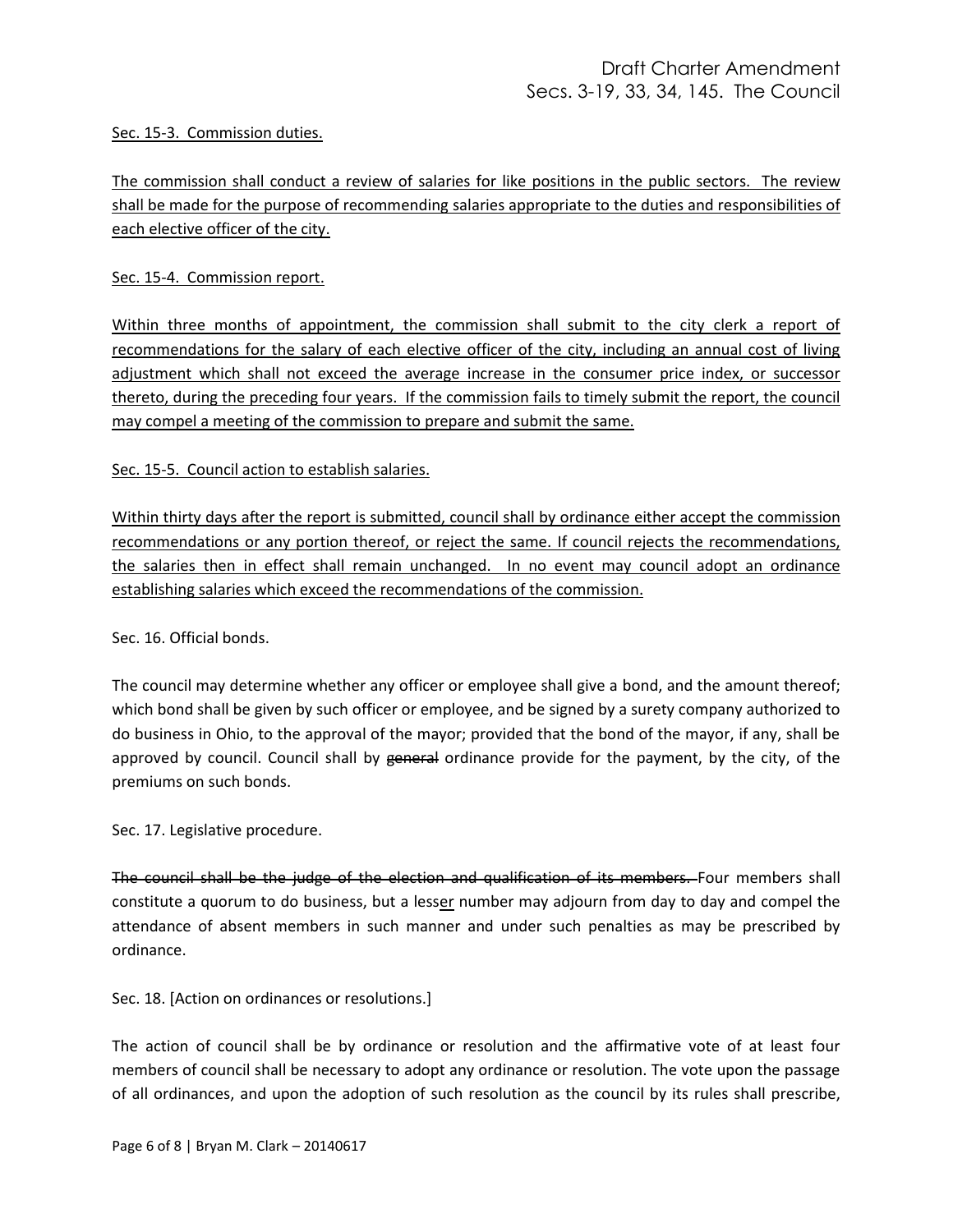# Draft Charter Amendment Secs. 3-19, 33, 34, 145. The Council

shall be taken by "yea" and "nays" and entered upon the journal. Every ordinance and resolution of the council, so adopted, shall be maintained as a permanent electronic record that is easily accessible and made available to the public pursuant to the general laws of the state governing public records.

### Sec. 19. Ordinance enactment.

Each proposed ordinance or resolution shall be introduced in electronic, digital, written or printed form, and shall not contain more than one subject which shall be clearly stated in a title; but except that general appropriation ordinances may contain the various subjects and accounts for which moneys are to be appropriated; except further that an ordinance placing a charter amendment before voters may contain more than one subject to be amended and submitted as a single ballot issue. The enacting clause of all ordinances passed by the council shall be, "Be it ordained by the council of the city of Columbus." The enacting clause of all ordinances submitted by the initiative shall be, "Be it ordained by the people of the city of Columbus."

### Sec. 33. Investigation by council.

The council, or any committee thereof or any person duly authorized by the council so to do so, may shall have the power to investigate the financial transactions of any office or department of the city government and the official acts and conduct of any city official, relative to any matter upon which the council may act; and by similar investigations may secure information upon any matter within its authority as a legislative body.

## Sec. 34. [Investigation procedure.]

In conducting such investigations the council, or any committee thereof or any person duly authorized by the council to do so, may compel the attendance of witnesses and the production of books, papers and other evidence, and for that purpose may issue subpoenas or attachments which shall be signed by the presiding officer of the council or the chairperson of such committee, as the case may be, which may be served and executed by any officer authorized by law to serve subpoenas and other process. If any witness shall refuse to testify to any facts within the witness' knowledge or to produce any papers or books in the witness' possession, or under the witness' control, relating to the matter under inquiry, before the council, or any such committee, the council shall have the power to cause the witness to be punished as for contempt. No witness shall be excused from testifying touching regarding the witness' knowledge of the matter under investigation in any such inquiry, but such testimony shall not be used against the witness in any criminal prosecution except for perjury committed upon such inquiry.

### Sec. 145. [Powers and duties; City bulletin.]

There shall be established by council a bureau of information and publicity under the supervision and control of the city clerk, who shall, in addition to other duties, compile an annual report giving a